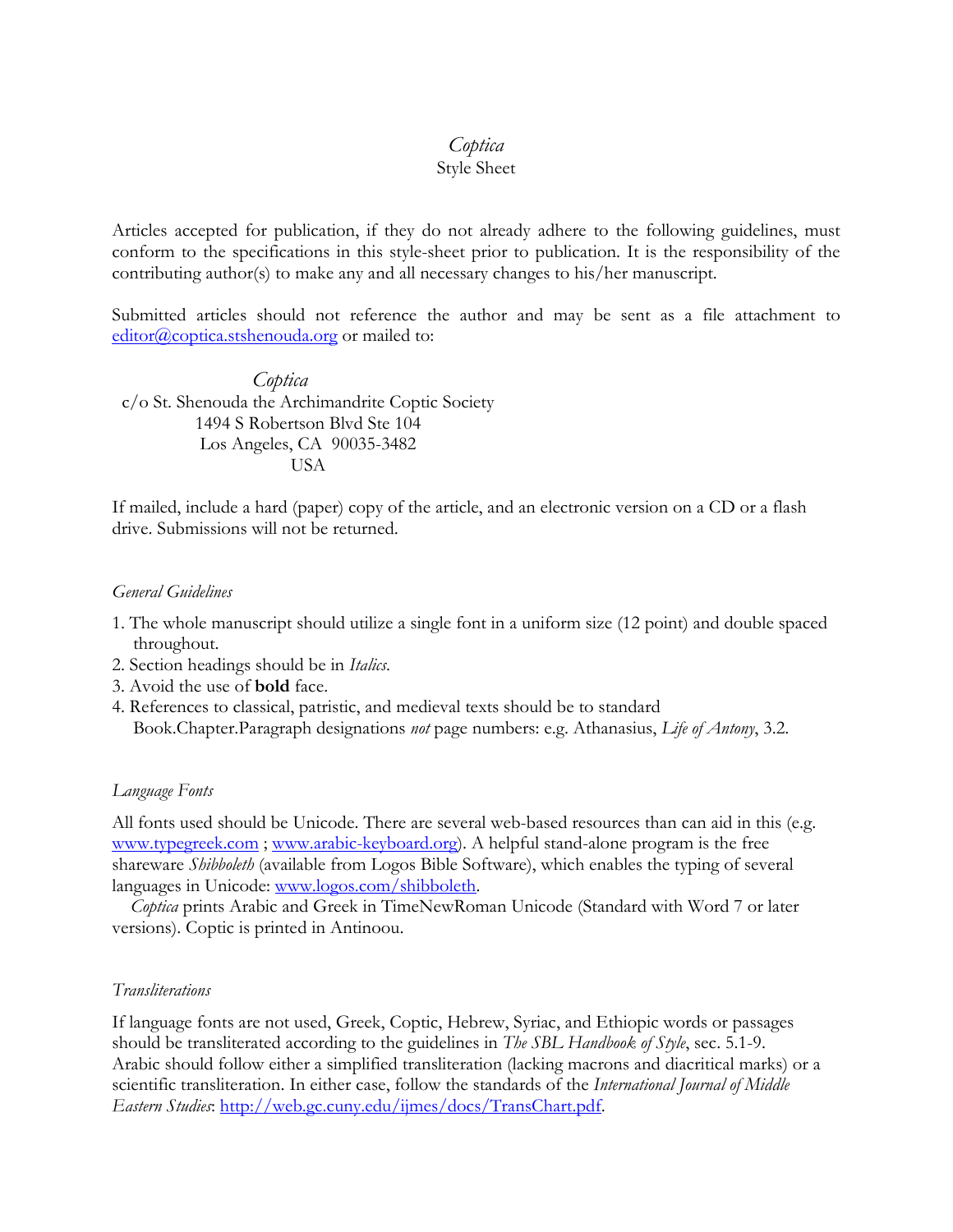#### *Biblical Glosses and References*

Unless translated by the author, biblical citations and quotes should conform to the wording of the *New Revised Standard Version* (NRSV) or the *Revised Standard Version* (RSV).

### *Papyri and Ostraca*

Publications should be referenced according to the abbreviations in the standard checklists: For Greek and Coptic Papyri, see J.F. Oates *et al*., "Checklist of Editions of Greek, Latin, Demotic, and Coptic Papyri, Ostraca, and Tablets" [www.lib.berkeley.edu/ARTH/ucblist.html](http://www.lib.berkeley.edu/ARTH/ucblist.html)

For Arabic papyri, see P.M. Sijpesteijn, J.F. Oates, and A. Kaplony, "Checklist of Arabic Papyri," [<www.ori.uzh.ch/isap/isapchecklist.html>](http://www.ori.uzh.ch/isap/isapchecklist.html)

### *Notes*

The Journal utilizes footnotes. Provide a full bibliographic citation to a source at the first reference; then utilize a shortened format for subsequent references (author last name, *short title*, page number). Publisher information may be provided or omitted, but be consistent.

First Name Last Name, *Name of book in Italics* (Place of publication: Publisher, Year of publication), page cited.

Gawdat Gabra, *Coptic Monasteries: Egypt's Monastic Art and Architecture* (Cairo and New York: The American University in Cairo Press, 2002), 38-40.

Michael G. Morony, *Iraq after the Muslim Conquest* (Princeton: Princeton University Press, 1984).

### OR

Gawdat Gabra, *Coptic Monasteries: Egypt's Monastic Art and Architecture* (Cairo and New York, 2002), 38-40.

Michael G. Morony, *Iraq after the Muslim Conquest* (Princeton, 1984).

First Name Last Name, *Name of book in Italics*, Series Title and number (Place of publication: Publisher, Year of publication), page(s) cited.

Robert Doran, *The Lives of Simeon Stylites*, Cistercian Studies 112 (Kalamazoo: Cistercian Publications, 1992), 185.

OR

Robert Doran, *The Lives of Simeon Stylites*, Cistercian Studies 112 (Kalamazoo, 1992), 185.